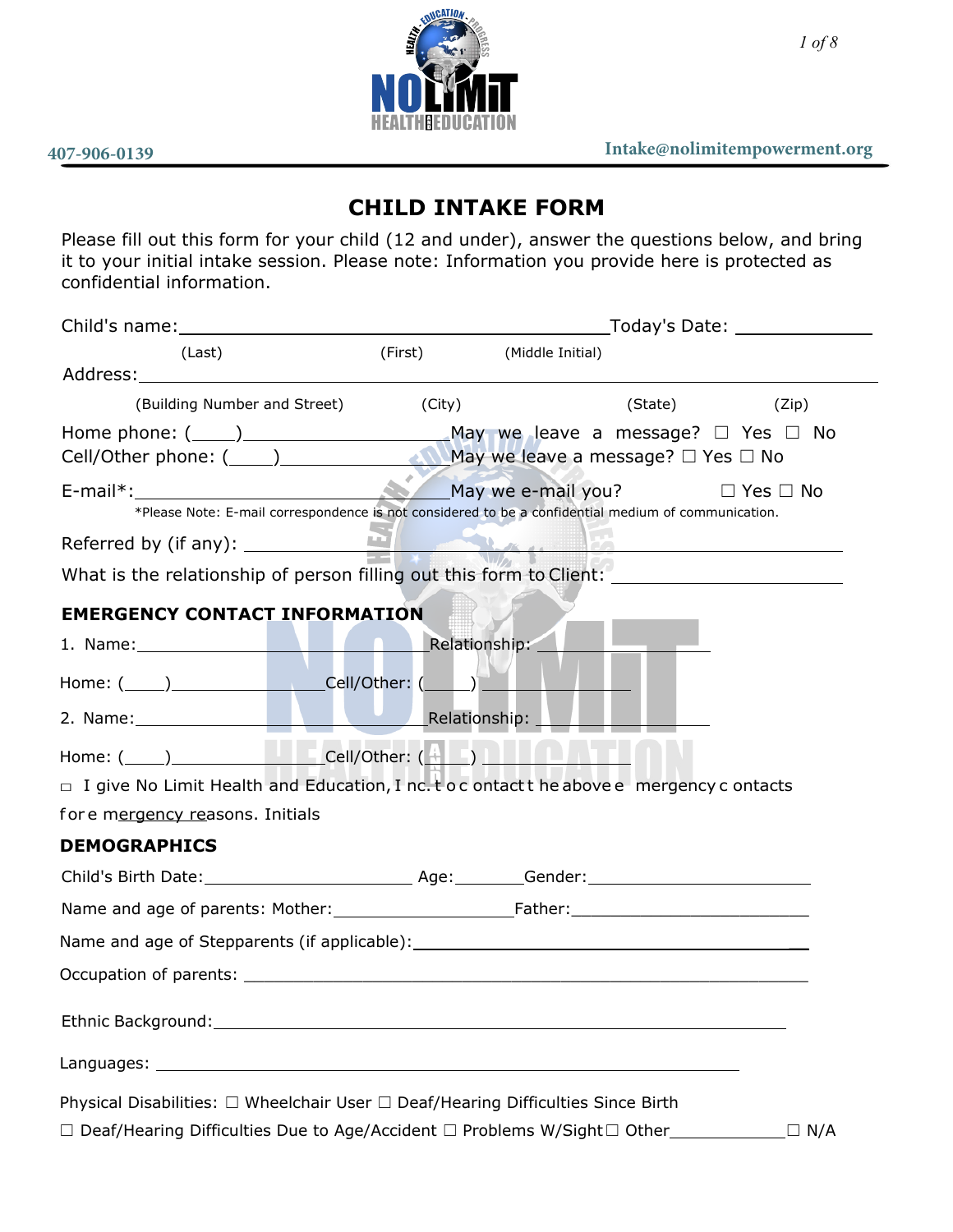## **GENERAL AND MENTAL HEALTH INFORMATION**

1. What is the reason you are seeking therapy for your child? (Please describe any precipitating event(s), current symptoms and impairments in life functioning, including when the problem started and how often they experience symptoms).



psychiatric, services, school counselor, hospitalizations due to mental health, etc.)?

☐ No☐ Yes, previous therapist/practitioner:

Please describe how long they were seen, diagnosis (if any) and the treatment method that was used (or, what they liked, or disliked, about their previous therapist).

 $\sqcup$   $\triangleright$ 

 $\mathbf{U}$  and  $\mathbf{V}$ 

 $\mathbb{Z}$ 

3. Has your child ever had suicidal thoughts or attempted suicide?  $\Box$  No  $\Box$  Yes

| 3.1 If you marked yes to the previous question, when was the last time your child had |  |
|---------------------------------------------------------------------------------------|--|
| suicidal thoughts or attempted suicide?                                               |  |
| iisaan ilu heyyaa ayaa                                                                |  |
|                                                                                       |  |

- 4. Has your child ever been hospitalized for their suicidal thoughts, aggressive behavior, homicidal thoughts, or access to lethal means?  $\Box$  No  $\Box$  Yes
	- 4.1 If you marked yes to the previous question, please list the date(s), location(s) of hospitalization, and what caused the events to occur: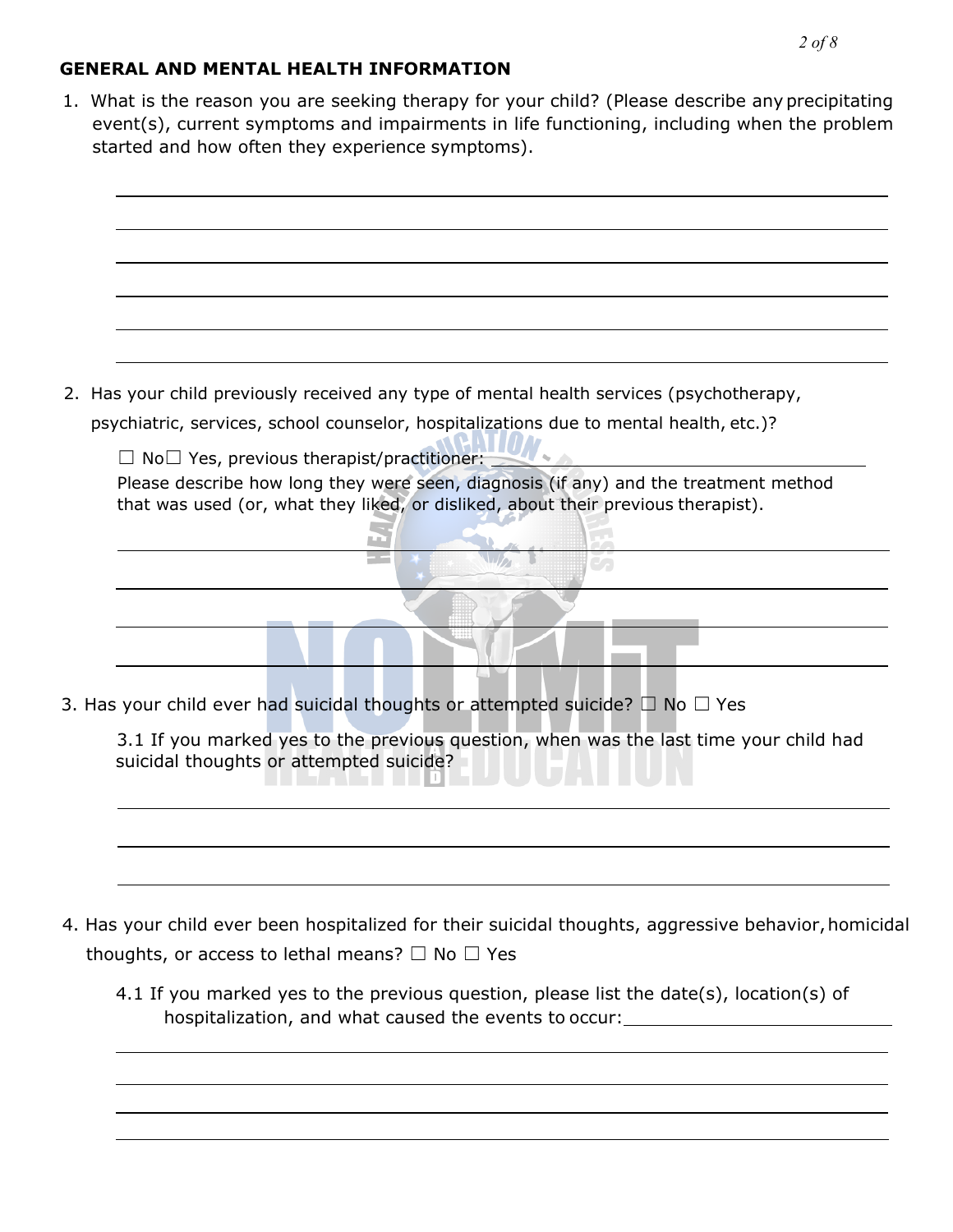# **GENERAL AND MENTAL HEALTH INFORMATION (Continued)**

- 5. Has your child ever engaged in self harm behaviors or rituals?  $\Box$  No  $\Box$  Yes
	- 5.1 If you marked yes to the previous question, please list the type of self-harm your child engages in, or have engaged in, when it began, and any additional comments:

- 6. Has your child ever had any trauma related experiences?  $\Box$  No  $\Box$  Yes
	- 6.1 If you marked yes to the previous question, please describe the trauma that you are comfortable sharing and/or discussing (nature of trauma, when it occurred, persons involved, and impact on ability to function).

#### **FAMILY MENTAL HEALTH INFORMATION**

7. Are you aware of any family history regarding psychiatric/mental health? (Please list any family member that you know has had a mental health diagnosis)

| ------------------------------ |
|--------------------------------|
|                                |

- 8. Has anyone in your family ever committed suicide or attempted suicide?  $\Box$  No  $\Box$  Yes
	- 8.1 If you marked yes to the previous question, please list who committed or attempted suicide that you feel comfortable discussing.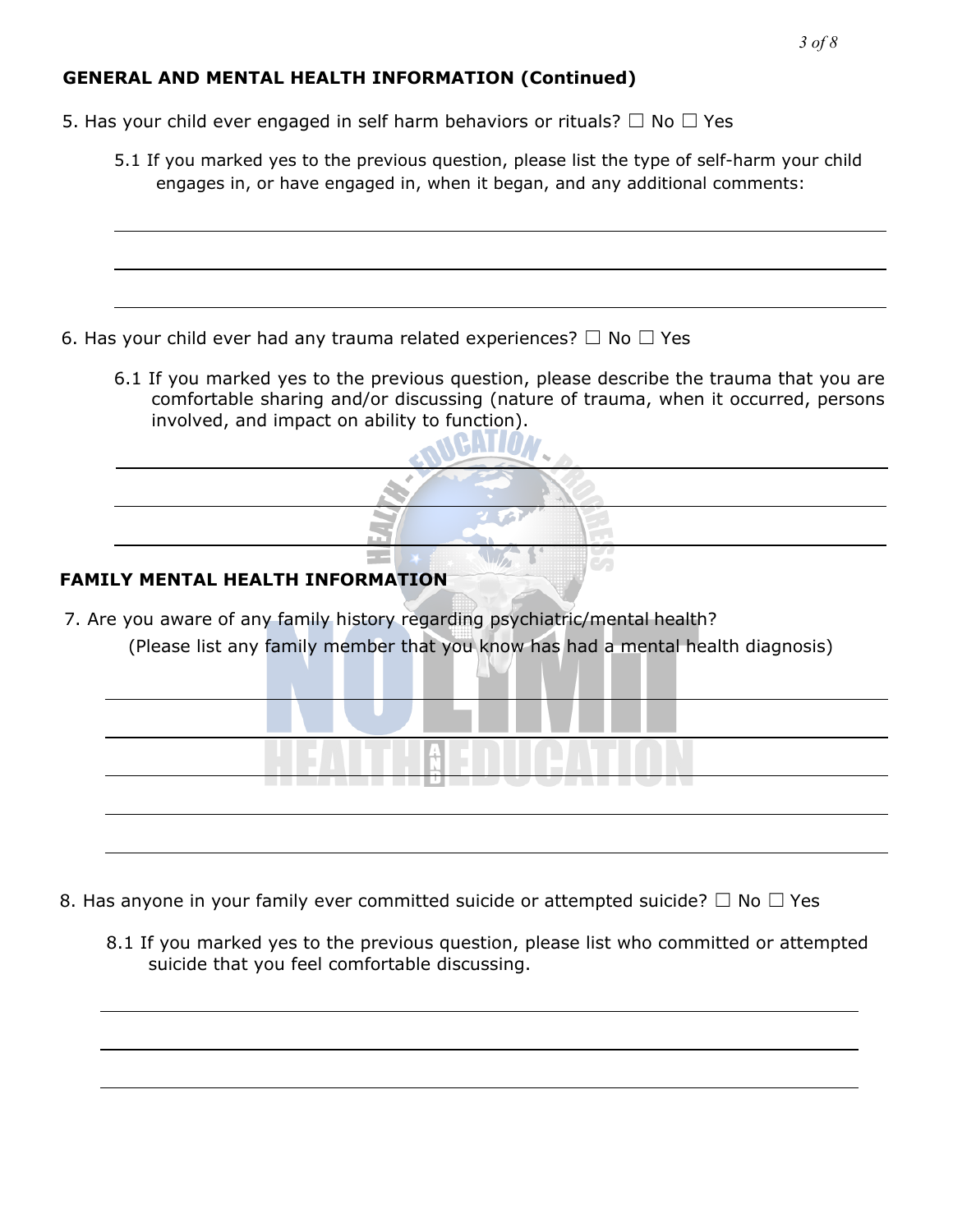# **FAMILY MENTAL HEALTH INFORMATION (Continued)**

In the section below, please indicate if there is any family history of the following. If yes, please indicate the family member's relationship to you in the space provided (father, grandmother, uncle, sibling, etc.).

|                                | Please check     | List family member |
|--------------------------------|------------------|--------------------|
| Alcohol abuse                  | No.<br>Yes       |                    |
| Substance abuse                | No.<br>Yes       |                    |
| Anxiety                        | Yes<br><b>No</b> |                    |
| Depression                     | Yes<br> No       |                    |
| Mania                          | No<br>Yes        |                    |
| <b>Eating Disorder</b>         | lNo<br>Yes       |                    |
| Obesity                        | Yes<br> No       |                    |
| Obsessive compulsive behavior  | No<br>Yes        |                    |
| Auditory/Visual hallucinations | No<br>Yes l      |                    |
| Suicide attempts               | lNo.<br>Yes.     |                    |
| Trauma                         | No<br>Yes        |                    |
| Domestic violence              | No<br>Yes        |                    |

# **MEDICAL CONDITIONS AND HISTORY**

9. How would you rate your child's current physical health? (Please check one of the boxes below)

☐ Poor ☐ Unsatisfactory ☐ Satisfactory ☐ Good ☐ Very Good

Please list any specific health problems your child is currently experiencing:

10. Has your child ever had a serious past health issue that is no longer a problem?  $\Box$  No  $\Box$  Yes

TEATH AFRICATION

11. If known, when was the date of your child's last medical physical?

12. How would you rate your child's current sleeping habits? (Please check one of the boxes below)

☐ Poor ☐ Unsatisfactory ☐ Satisfactory ☐ Good ☐ Very Good

Please list any specific sleep problems your child is currently experiencing:

13. How many times per week does your child generally exercise?:

14. What types of exercise does your child participate in?: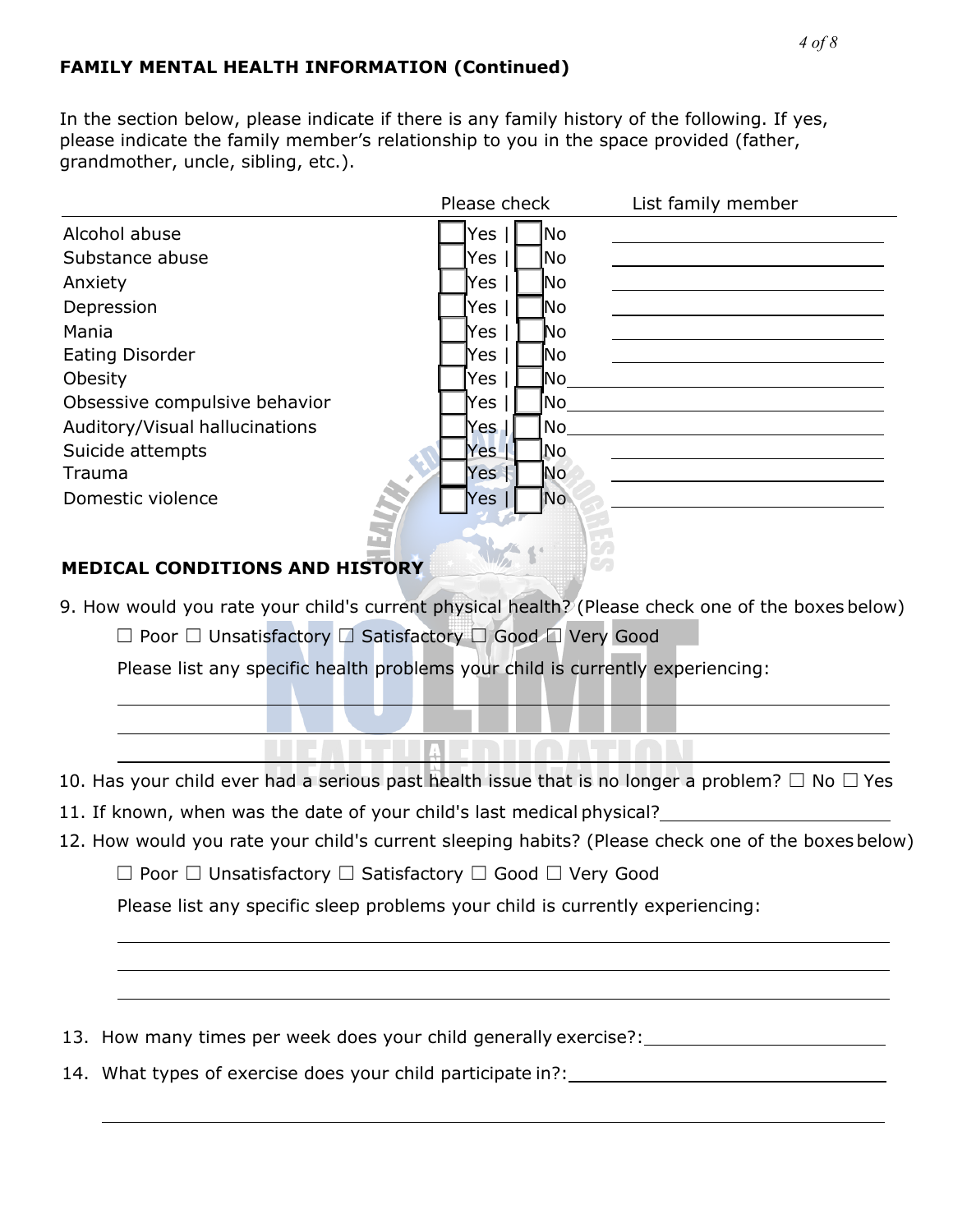#### **MEDICAL CONDITIONS AND HISTORY (Continued)**

15. Please list any eating difficulties your child has been experiencing:

16. Does your child have any of the following types of allergies (Please list in the space provided) ☐ Drug(s) ☐ Food ☐ Contact ☐ Animal ☐ Seasonal ☐ Other

17. Has your child ever been diagnosed with any developmental delays?  $\Box$  No  $\Box$  Yes

17.1 If yes, please list the diagnosis:

**BEHAVIOR CHECKLIST.** Please check any of the following that concern you and/or your parent/caregiver(s):

| <b>Behavior:</b>                                    | Current | Past | <b>Behavior:</b>                       | Current | Past |
|-----------------------------------------------------|---------|------|----------------------------------------|---------|------|
| Sadness, crying                                     |         |      | Irritable                              |         |      |
| Loss of enjoyment of usual activities               |         |      | Anger issues                           |         |      |
| Suicidal thoughts                                   |         |      | <b>Disobedient</b>                     |         |      |
| Past suicide attempts                               |         |      | Problems at home                       |         |      |
| Self-harm or injuring self                          |         |      | Prefer to be alone or social isolation |         |      |
| Low self-worth                                      |         |      | Identity concerns                      |         |      |
| Low self-esteem                                     |         |      | Spiritual concerns                     |         |      |
| Low motivation                                      |         |      | <b>Hallucinations</b>                  |         |      |
| Sleep problems                                      |         |      | Phobias or fears                       |         |      |
| Tiredness, fatigue                                  |         |      | Trauma flashbacks                      |         |      |
| Grief                                               |         |      | Obsessive thoughts                     |         |      |
| Withdrawn                                           |         |      | Mood swings                            |         |      |
| Excessive worry or overly<br>concerned about things |         |      | Weight or appetite changes             |         |      |
| Feeling panicky, anxious, nervous                   |         |      | Drug use                               |         |      |
| Panic attacks                                       |         |      | Alcohol use                            |         |      |
| Restlessness                                        |         |      | Problems with authority or the law     |         |      |
| Trouble finishing things or<br>disorganized         |         |      | Frequently acting without<br>thinking  |         |      |
| Poor concentration/easily distracted                |         |      | Other:                                 |         |      |
| Disruptive                                          |         |      |                                        |         |      |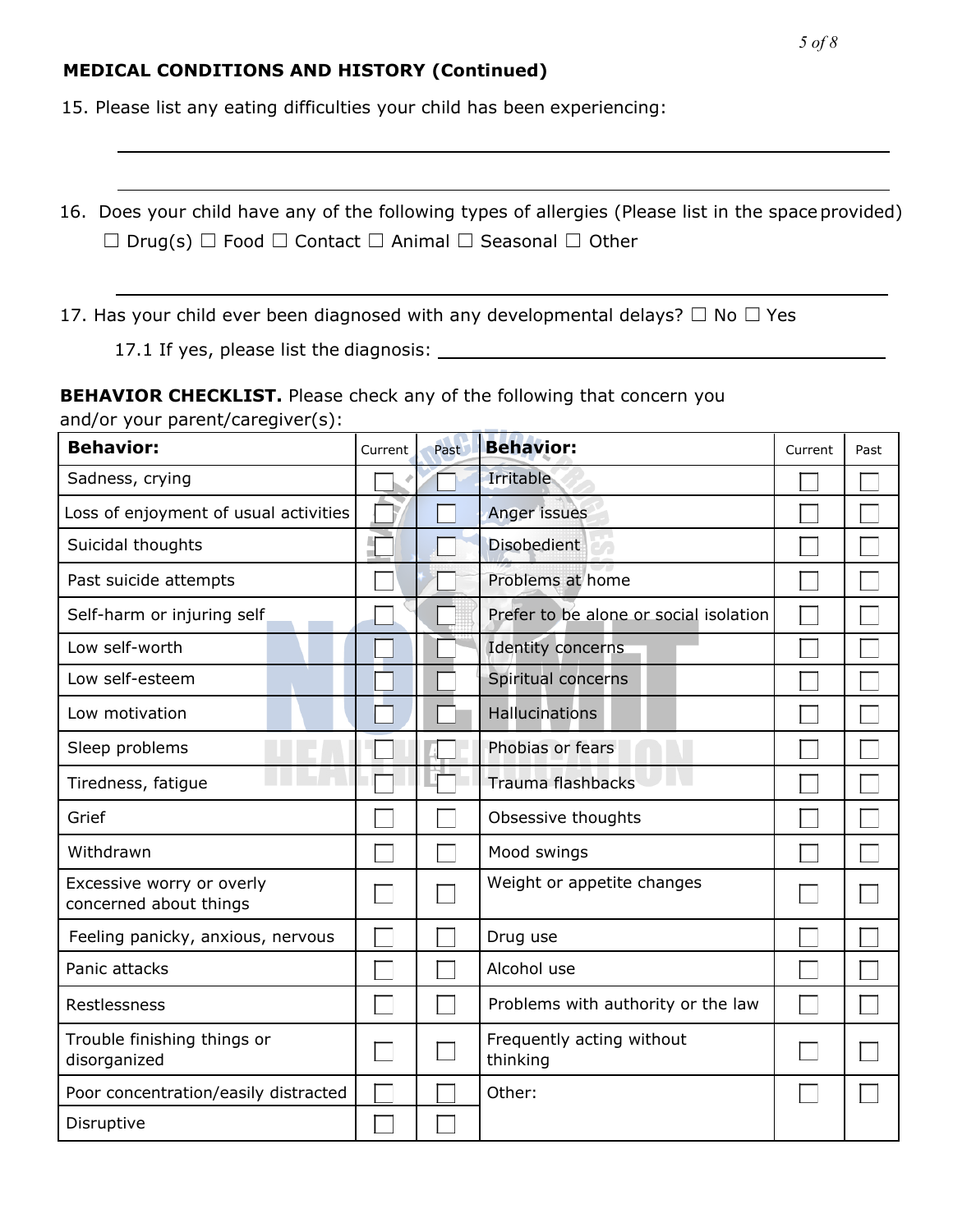#### **MEDICATIONS AND SUBSTANCE USE**

18. Is your child currently taking, or have taken, any prescription psychiatric medication?

☐ No ☐ Yes

18.1 If you answered yes to the question above, please list as much information about

their medication as you know (Medication, Dosage, Purpose, Doctor)

# **FAMILY HISTORY**

| 19. Are or were the child's parents married?              | $\Box$ No  | $\Box$ Yes      |
|-----------------------------------------------------------|------------|-----------------|
| 20. Are or were the child's parents divorced?             | □ No       | $\Box$ Yes      |
| 21. Was the child adopted? If so, at what age?            | $\Box$ No  | $\Box$ Yes Age: |
| 22. Does the child have stepparents?                      | $\Box$ No. | $\Box$ Yes      |
| 23. Has any of the child's parents or siblings died?      | $\Box$ No  | $\square$ Yes   |
| If so, indicate name, cause of death, and when they died: |            |                 |

- 24. Are there any siblings? (please list names and ages):
- 25. Please describe the quality of the child's relationship(s) with their family members, as best you can:

**LIIA**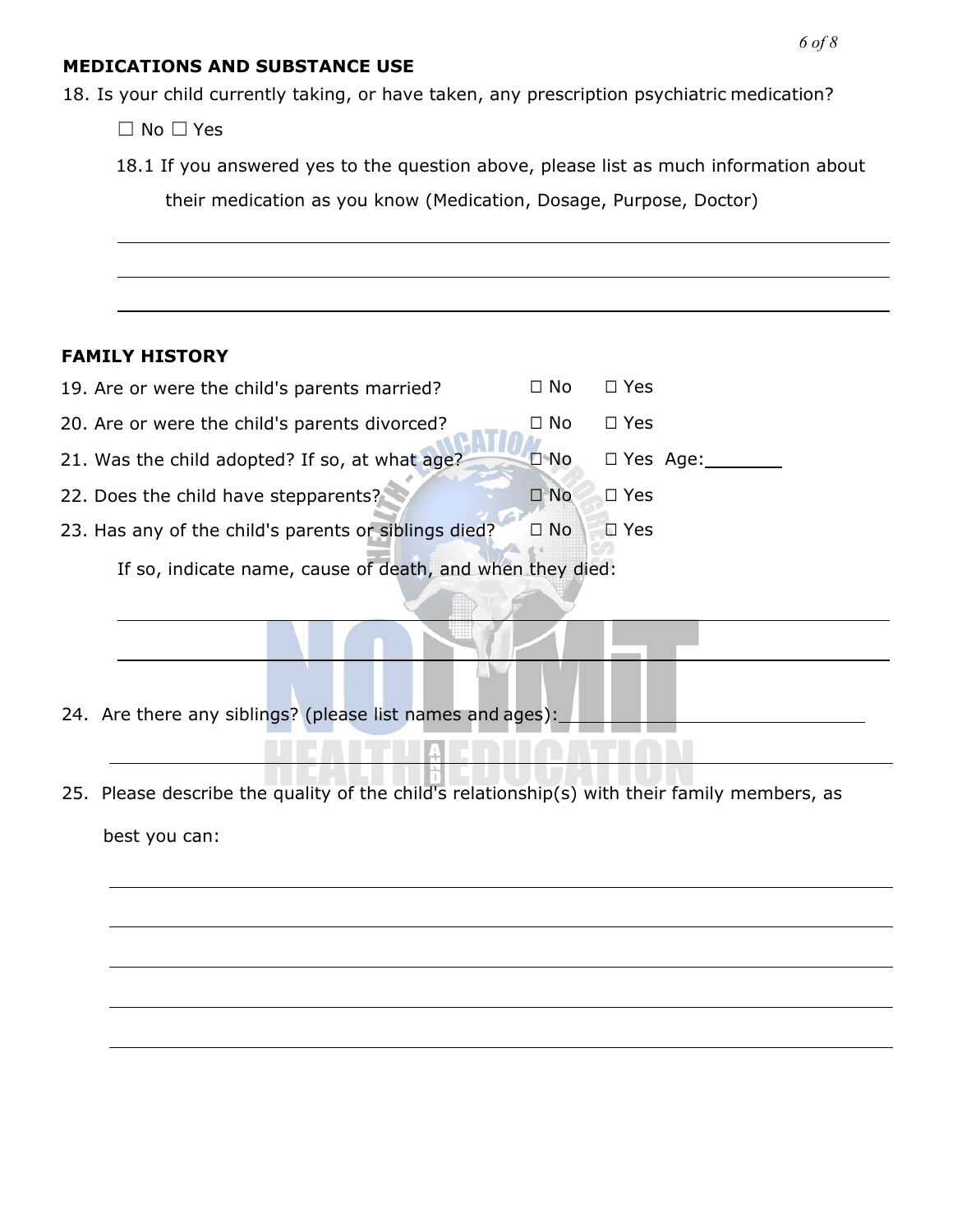# **SOCIAL, EDUCATIONAL, & PERSONAL HISTORY**

26. What is the child's current living situation (Where do they live and with whom)?:

| 27. Is the child spiritual or religious or been raised with specific religious beliefs? $\Box$ No $\Box$ Yes                                                                                                                   |
|--------------------------------------------------------------------------------------------------------------------------------------------------------------------------------------------------------------------------------|
| 27.1 If yes, please describe their faith or belief: ____________________________                                                                                                                                               |
| 28. Do they have any significant friendships: 28. Do they have any significant friendships:                                                                                                                                    |
|                                                                                                                                                                                                                                |
| 29. What school is the child currently attending and what grade level are they in?                                                                                                                                             |
| External Crade: Creacher:                                                                                                                                                                                                      |
| 30. How are they doing in school? (Grades, Behavior, Citizenship):                                                                                                                                                             |
|                                                                                                                                                                                                                                |
| 31. What do they enjoy about school?                                                                                                                                                                                           |
| 32. What do they dislike about school? The control of the state of the state of the state of the state of the state of the state of the state of the state of the state of the state of the state of the state of the state of |
| 33. Are there any additional significant life changes or stressful events that have happened<br>recently that has impacted your ability to adequately function?                                                                |
|                                                                                                                                                                                                                                |
|                                                                                                                                                                                                                                |
|                                                                                                                                                                                                                                |
|                                                                                                                                                                                                                                |
|                                                                                                                                                                                                                                |
|                                                                                                                                                                                                                                |